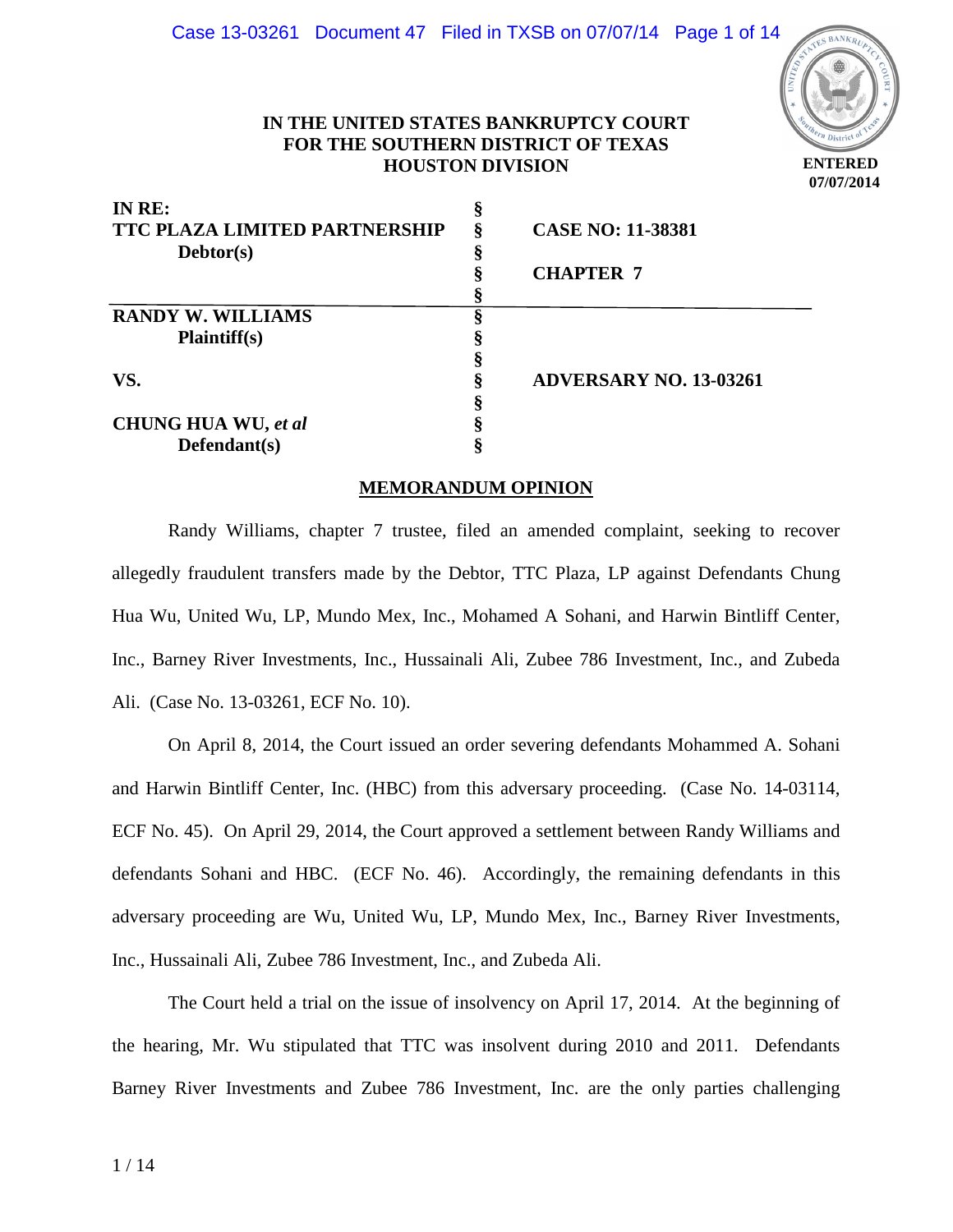#### Case 13-03261 Document 47 Filed in TXSB on 07/07/14 Page 2 of 14

insolvency. The only alleged fraudulent transfer with regards to these defendants occurred on March 3, 2011. Accordingly, the Court must determine whether TTC Plaza was insolvent at the time of the March 3, 2011 transfer or if it became insolvent as a result of the transfer.

### **Factual Background**

 The general partner of TTC Plaza (Debtor) was Mundo Mex, Inc. Defendant, Chung Hua ("Wu"), was the President, Director, and sole shareholder of Mundo Mex. Wu also served as an officer, director, and shareholder of New Vargo.

TTC Plaza owned a retail strip center located at 7250 Harwin Drive, Houston, Texas (the "Harwin Retail Center"). On May 26, 2006, TTC Plaza sold the Harwin Retail Center to HBC. As part of the sale, HBC executed a promissory note payable to TTC Plaza in the amount of \$790,000.00 (the "Harwin Note"). Mr. Sohani (president of HBC) personally executed a promissory note payable to TTC Plaza in the amount of \$300,000.00 (the "Sohani Note"). Both notes were secured by a deed of trust in the Harwin Retail Center.

On June 16, 2006, Wu caused New Vargo, LLC ("New Vargo") to be formed to purchase, own, and operate Vargo's Restaurant<sup>1</sup>. On June 23, 2006, TTC Plaza purchased the real property and improvements located at 2401 Fondren Drive, Houston, Texas 77063, which had been the site of Vargo's Restaurant since 1965. TTC Plaza financed its purchase by executing a promissory note payable to Capital One in the amount of \$4,998,000.00. TTC Plaza leased the property to New Vargo for its operation of Vargo's Restaurant.

On April 15, 2009, TTC settled the Sohani Note by accepting a lump sum payment of \$193,000.00 from HBC. At the time of the settlement, the Sohani Note had a balance of approximately \$288,252.26.

<sup>1&</sup>lt;br><sup>1</sup> Long-time Houstonians will recall Vargo's Restaurant as a premier restaurant in an idyllic location. The Court is saddened to lose this traditional landmark.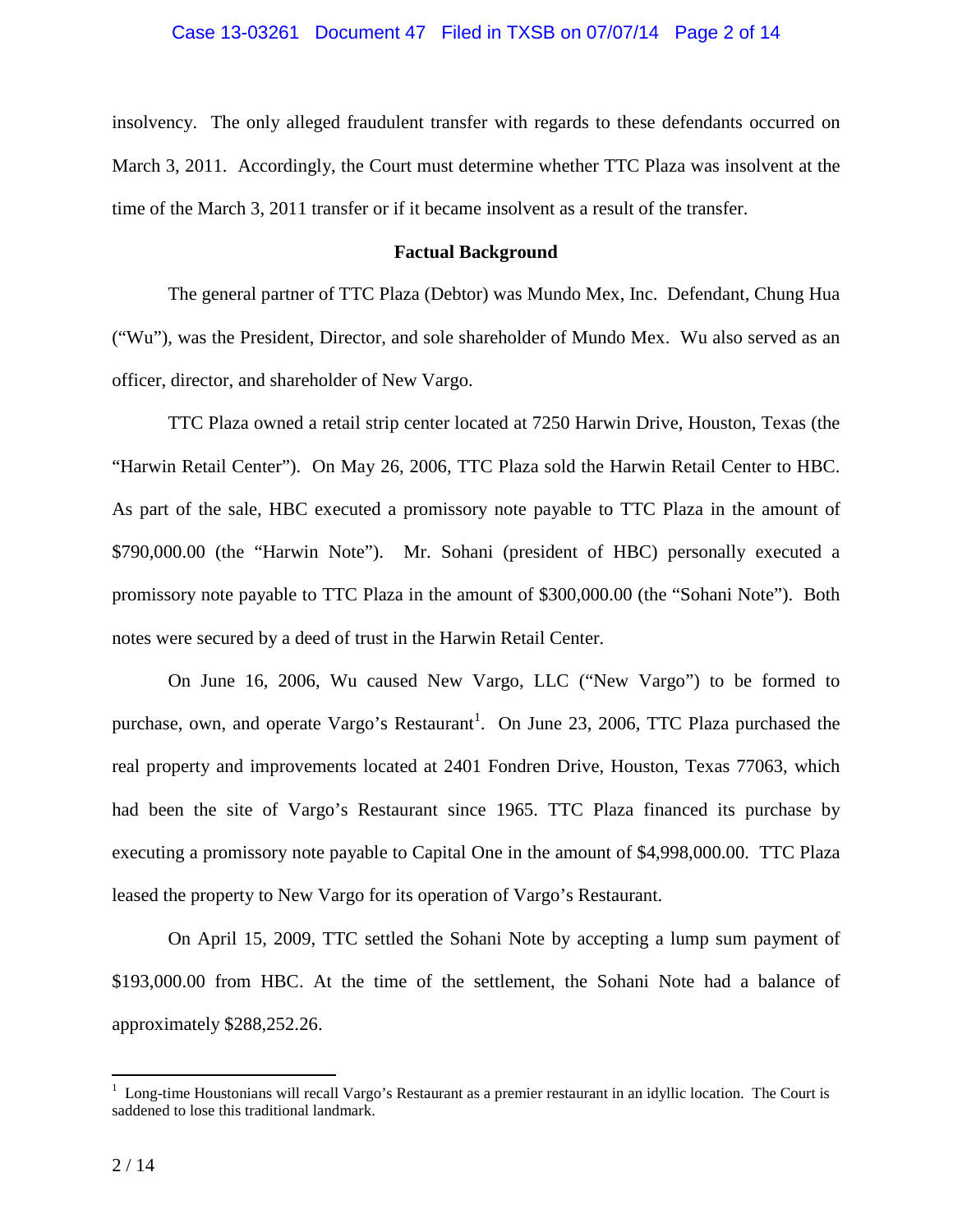## Case 13-03261 Document 47 Filed in TXSB on 07/07/14 Page 3 of 14

In September 2011, New Vargo was financially unable to operate the restaurant business and it abandoned its lease with TTC Plaza. In the fall of 2011, Capital One refused to renew the Capital One Note owed by TTC Plaza and it noticed a foreclosure sale of Vargo's Restaurant for October 4, 2011. On the eve of the foreclosure sale, TTC filed its voluntary petition under Chapter 11 of the Bankruptcy Code.

## **March 3, 2011 Transaction with Barney River and Zubee**

Hussainali A. Ali, is the president, director, and shareholder of Barney River. Zubeda K. Ali, is the president, director, and shareholder of Zubee 786 Investment, Inc.

On March 3, 2011, TTC Plaza sold the Harwin Note to Barney River Investments, Inc. and Zubee 786 Investment, Inc. Mr. Williams claims that TTC sold the Note for \$250,000.00 and the defendants claim that they paid  $$360,000.00$ .<sup>2</sup> (ECF No. 44 at 3). At the time of the sale, the Harwin Note had a balance of \$730,582.79. (Exhibit 10). TTC Plaza retained the option to repurchase the note at any time prior to March 1, 2012 for \$420,000.00. TTC did not exercise its option to repurchase.

The Court only needs to determine whether TTC Plaza was insolvent or became insolvent as result of this transfer. The Court holds that TTC Plaza was balance sheet insolvent at the time of the March 3, 2011 transfer and became even more insolvent as a result of the transfer.<sup>3</sup>

## **Insolvency Standard under Tex. Bus. & Comm. Code 24.006(a)**

To establish a claim under Tex. Bus. & Comm. Code, § 24.006(a), the Plaintiff must prove that the debtor was insolvent at the time of the transfer or the debtor became insolvent as a

 $\overline{a}$ 

<sup>&</sup>lt;sup>2</sup> According to the defendants, the Note was subsequently settled with HBC for \$525,000.00 on May 22, 2012.

 $3$  Accordingly, the Court need not determine whether TTC "was engaged or was about to engage in a business or a transaction for which the remaining assets of the debtor were unreasonably small in relation to the business or transaction *or* intended to incur, or believed or reasonably should have believed that he would incur, debts beyond his ability to pay as they became due" under Tex. Bus. & Comm. Code,  $\S$  24.005(a)(2).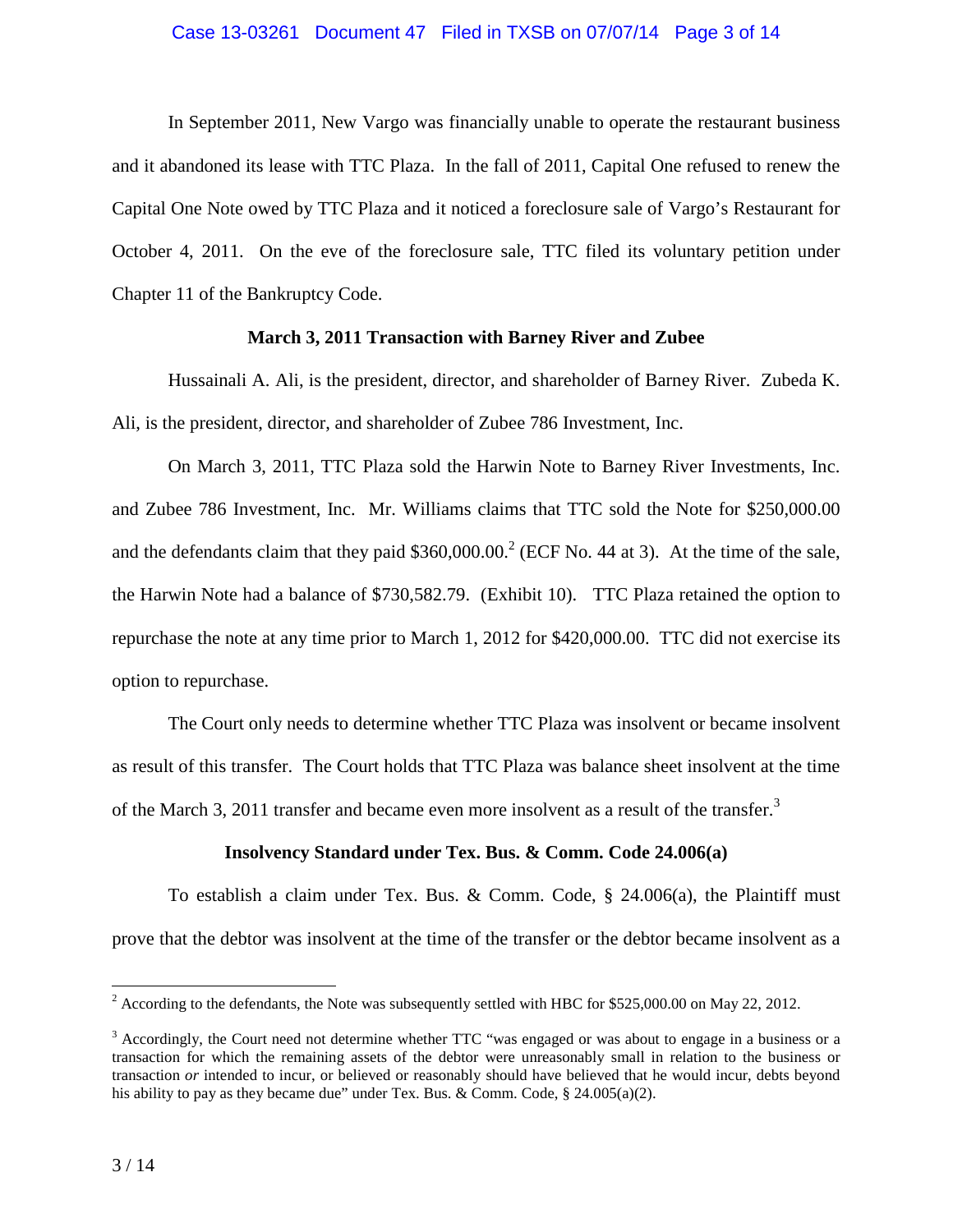## Case 13-03261 Document 47 Filed in TXSB on 07/07/14 Page 4 of 14

result of the transfer. Section 24.003 defines "insolvency" for purposes of the Texas Fraudulent Transfer Act ("TUFTA"). The relevant portions of that section are:

- (a) A debtor is insolvent if the sum of the debtor's debts is greater than all of the debtor's assets at a fair valuation.
- (b) A debtor who is generally not paying the debtor's debts as they become due is presumed to be insolvent.

Tex. Bus. & Comm. Code, § 24.003.

Mr. Williams' insolvency argument focuses on part (a), which parallels the Bankruptcy Code's approach to insolvency. Tex. Bus. & Com.Code Ann. § 24.003. The Code defines insolvency as a "financial condition such that the sum of [the] entity's debts is greater than all of [its] property, at a fair valuation ..." 11 U.S.C. § 101(32)(2002). Courts refer to this test as the balance sheet test, and engage in the "fair valuation" of the debts and property shown on the debtor's balance sheet. *In re Lamar Haddox Contractor, Inc.,* 40 F.3d 118, 121 (5th Cir.1994). However, a fair valuation may not be equivalent to the book values assigned on a balance sheet. *Haddox,* 40 F.3d at 121. The insolvency evaluation through the balance sheet analysis should include consideration of the debtor as a "going concern" and asset values associated with such a classification. *Weaver v. Kellogg*, 216 B.R. 563, 576 (S.D. Tex. 1997).

A debtor's insolvency at the time of an alleged fraudulent transfer requires a factintensive determination based on bankruptcy court's review of the debtor's financial records and status at time of transfers. *See In re Hung*, 387 B.R. 766 (Bankr. N.D. Iowa 2008). To perform the balance sheet insolvency test, courts conduct a two-step analysis. The court first determines whether the debtor was a "going concern" or was "on its deathbed." *In re Brentwood Lexford Partners, LLC*, 292 B.R. 255, 268 (Bankr. N.D. Tex. 2003). The court must then value the debtor's assets, depending on the status determined in the first inquiry, and apply the balance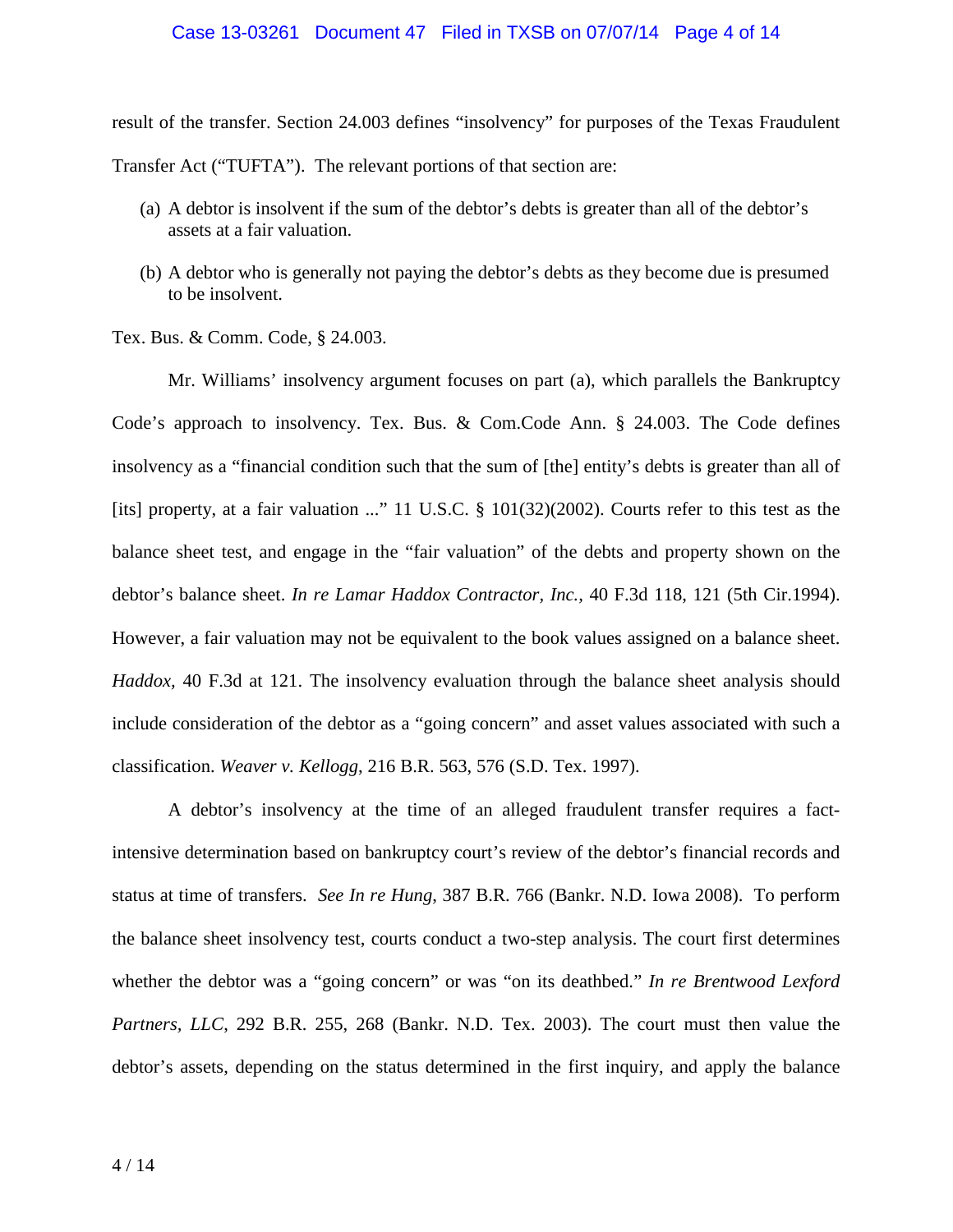## Case 13-03261 Document 47 Filed in TXSB on 07/07/14 Page 5 of 14

sheet test to determine whether the debtor was solvent. *Id*. For a debtor that was a going concern, the court would "determine the fair market price of the debtor's assets as if they had been sold as a unit, in a prudent manner, and within a reasonable time." *Id*. As a going concern, the debtor would not likely face a forced sale. Accordingly, a fair market valuation best determines a fair market price.

The Fifth Circuit has instructed that the fair value of property is determined "... by 'estimating what the debtor's assets would realize if sold in a prudent manner in current market conditions.'" *Brentwood Lexford,* 292 B.R. at 268 (citations omitted). In reaching its conclusions on "fair valuation," this Court may adopt the asset values of one party or the other, or the Court may choose its own fair valuation figure after weighing all the evidence. *See, e.g., Roblin Indus.,* 78 F.3d at 35 (stating that if possible, insolvency determinations should be based on seasonable appraisals or expert testimony, but that "[b]ecause the value of property varies with time and circumstances, the finder of fact must be free to arrive at the 'fair valuation' defined in § 101 $[(32)]$  by the most appropriate means.").

## **Analysis**

On April 17, 2014, the Court held a hearing solely on the issue of insolvency. Mr. Williams was the sole witness at trial. No evidence was presented to contradict Mr. William's testimony. Exhibits 1 - 48 were admitted into evidence with the exception of exhibits 25 and 26. (Joint Exhibit List). The relevant solvency valuation date for avoidance purposes is the date of the challenged transfer. *See, e.g., Harvey v. Orix Credit Alliance, Inc. (In re Lamar Haddox Contractor, Inc.),* 40 F.3d 118, 121 (5th Cir.1994). The sale of the Harwin Note is the challenged transfer in this case. (*See* Exhibit 1). The sale of the Harwin Note occurred on March 3, 2011.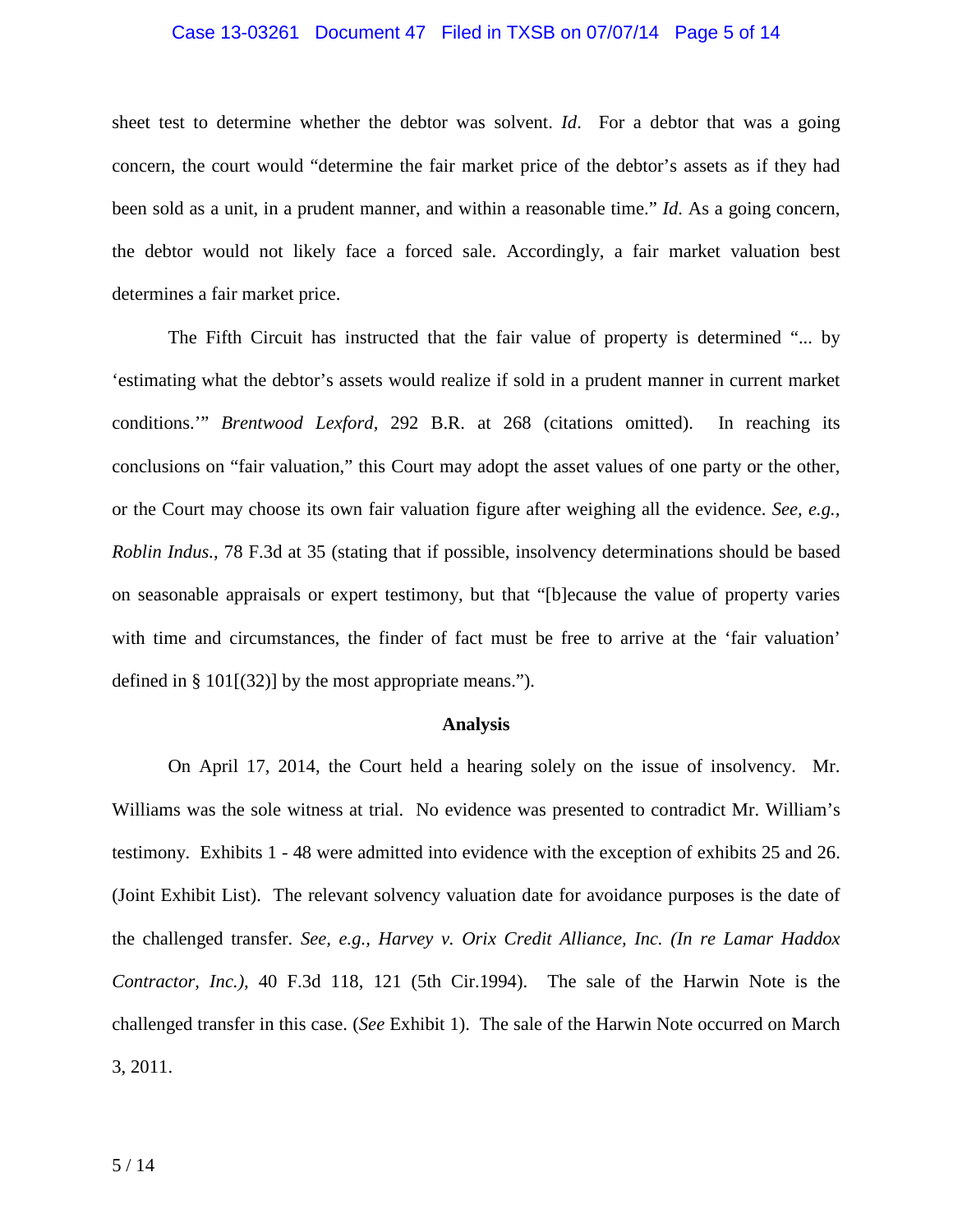#### Case 13-03261 Document 47 Filed in TXSB on 07/07/14 Page 6 of 14

The March 31, 2011 balance sheet states that TTC's assets exceeded its liabilities by \$2,361,185.66. (Exhibit 10). Mr. Williams testified that six adjustments (five asset adjustments and one liability adjustment) from the March 31, 2011 balance sheet must be made to accurately reflect the value of TTC's assets and liabilities as of March 3, 2011.

Exhibit 10, prepared by Mr. Williams, shows that after accounting for his six proposed adjustments, TTC was balance sheet insolvent: its liabilities exceeded its assets by \$791,680.41. (Exhibit 10). According to Mr. Williams, the adjusted column accurately reflects TTC's assets and liabilities at the time of the challenged transfer.

In order to avoid a transfer under  $\S$  24.006(a), Mr. Ogle must establish that TTC was insolvent at the time of the transfer or as a result of the transfer or obligation. *See* Tex. Bus. & Com. Code § 24.006(a). After making the appropriate adjustments to TTC's March 31, 2011 balance sheet, the Court finds that TTC was insolvent at the time of the challenged transfer and became even more insolvent as a result of the transfer.

### **1. Value of TTC's Real Property**

TTC owned the real property and improvements located at 2401 Fondren Drive, Houston, Texas 77063, the site where Vargo's Restaurant operated. Mr. Williams testified that the value of the Fondren Property should be reduced from \$6,780,000.00 to \$5,850,000.00, the amount actually realized from sale of the property in 2012.

Mr. Williams testified as to the sales process: On December 11, 2011, after TTC filed its chapter 11 case, TTC and Capital One entered into an Agreed Order where TTC was given until April 7, 2012 to obtain a qualified contract to sell the property. (Exhibit 32). The property was listed with a broker for sale at an initial price of \$12,000,000.00. By the April 7, 2012 deadline,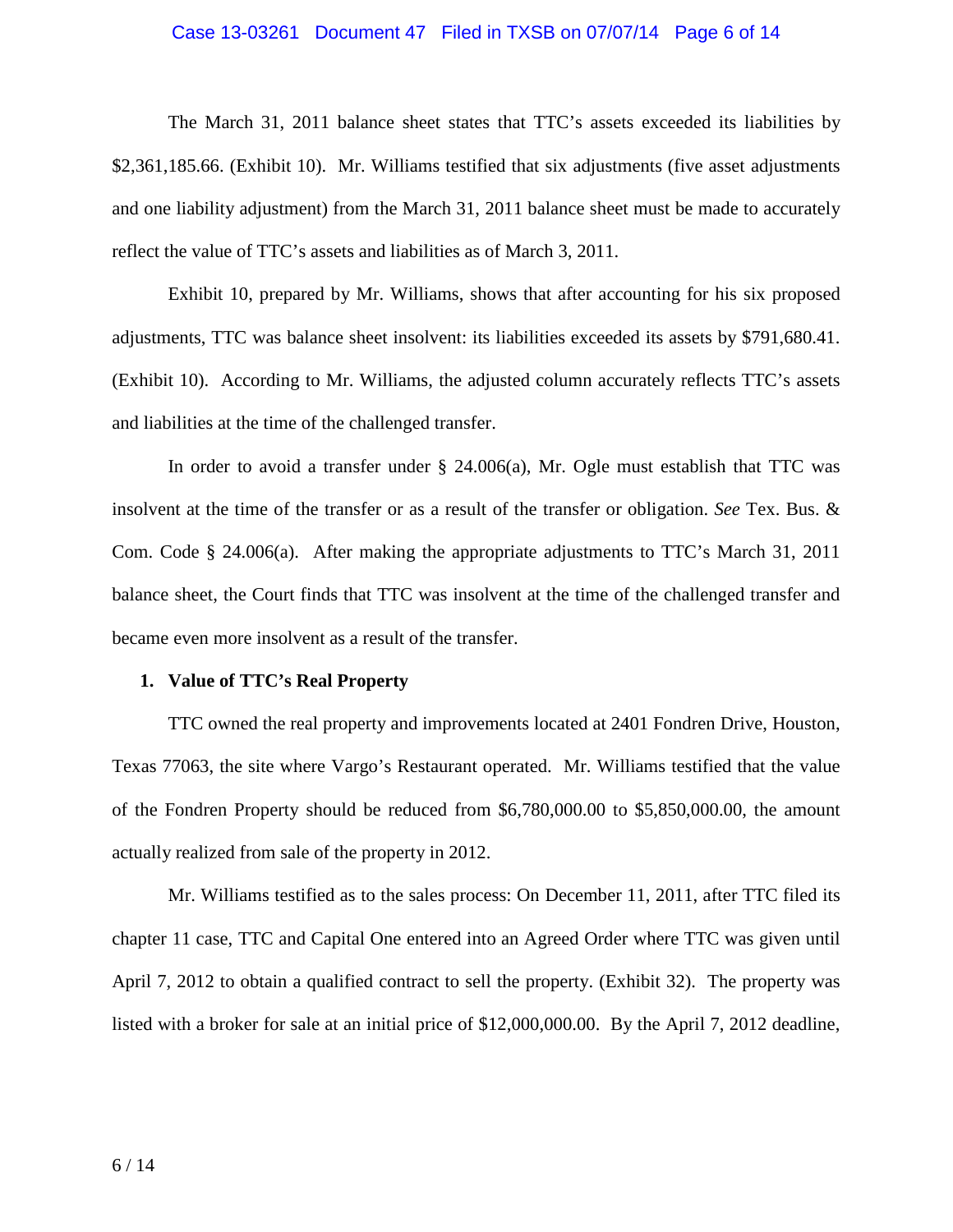## Case 13-03261 Document 47 Filed in TXSB on 07/07/14 Page 7 of 14

the debtor had not obtained a qualified contract and the bankruptcy case was converted to chapter 7 on April 10, 2012.

On April 10, 2012, Mr. Williams was appointed trustee of TTC Plaza's chapter 7 case. On April 18, 2012, Mr. Williams filed a motion to sell the property to the highest qualified bidder at a purchase price of \$6,125,000.00. (Exhibit 36). The purchaser's plan was to construct a five story 312 unit apartment complex on the property. Unfortunately, the Lake Vargos' Home Owners Association refused the purchaser's request for an ingress/egress to the property from Woodway Street. Mr. Williams testified that although this was not discovered until after a purchaser was identified, the ingress/egress problem existed on March 3, 2011. This required the purchaser to reduce the scope of its project, and ultimately caused a reduction in the final purchase price from \$6,125,000.00 to \$5,850,000.00. Mr. Williams testified that the \$275,000.00 reduction was fair because the broker mistakenly misrepresented that the purchaser would have dual access to the property from Fondren Street and Woodway Street.

Mr. Williams relied on the following evidence to support his opinion that the value of the property was \$5,850,000.00 on March 3, 2011: (i) the property was actively marketed by a broker for at least four months after the petition date and no higher qualified bids were received; (ii) the original purchase price obtained for the property was generally consistent with the tax appraisals for the years 2009 to  $2011^4$ ; (iii) the final purchase price was reduced due to the homeowners association's rights which were not accounted for by tax appraisers or other interested bidders; (iv) the commercial real estate market in Houston was worse on March 3, 2011 than it was on the date of the sale, April 18, 2012. The Court credits Mr. Williams' testimony as to the value of the Fondren Property.

The 2011 HCAD value for the Fondren Property was \$6,213,506. The 2012 HCAD value for the Fondren Property was \$5,313,521. (ECF No. 44 at 3).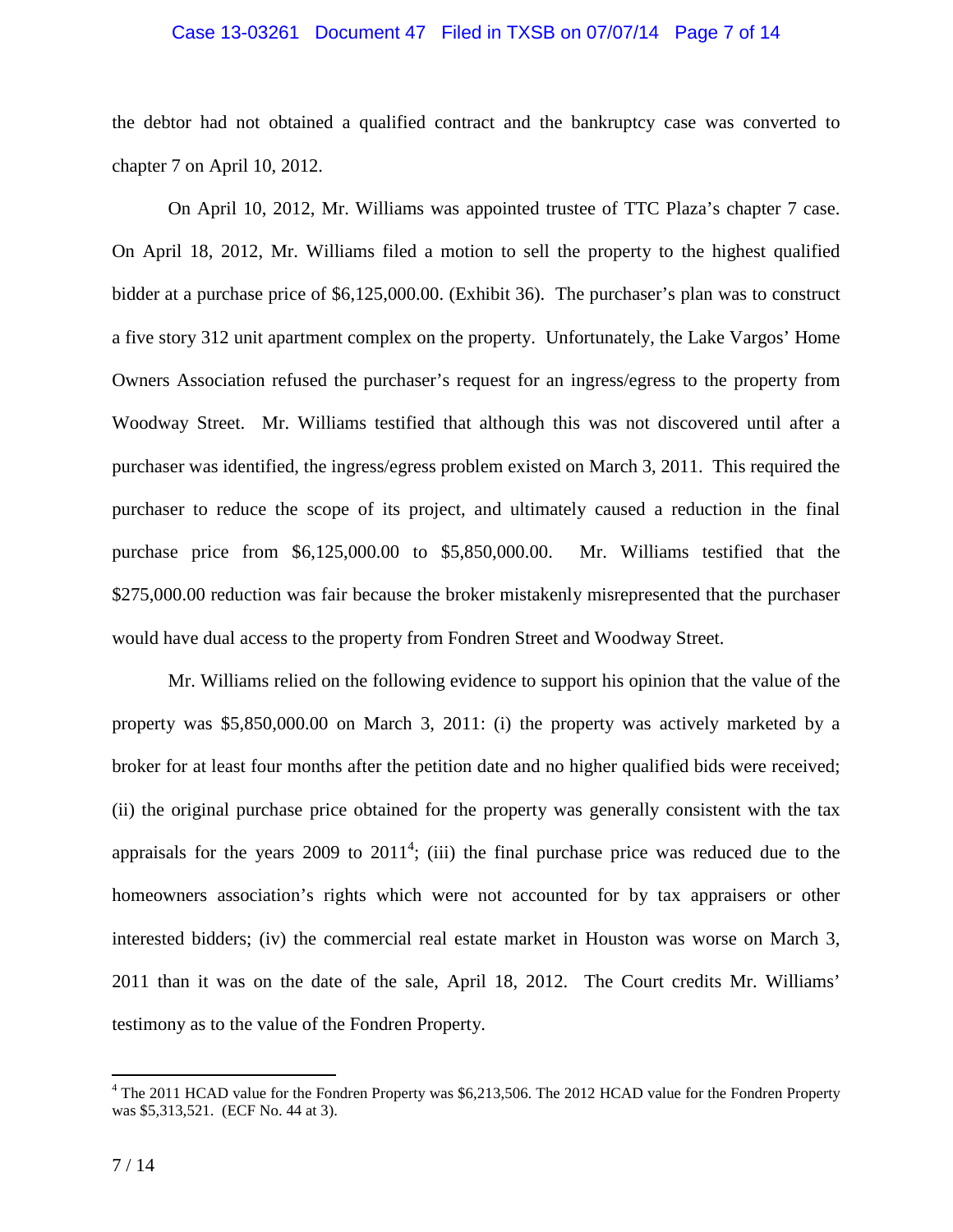## Case 13-03261 Document 47 Filed in TXSB on 07/07/14 Page 8 of 14

The best evidence of the fair market value of the Fondren property as of March 3, 2011 is the \$5,850,000.00 purchase price obtained for the property in 2012. *See In re Turnbow*, 121 B.R. 11, 13 (Bankr. S.D. Tex. 1990)( "If sold fairly, the purchase price is the best evidence of the fair market value of the property."). There was no evidence presented about the sales process that would lead this Court to believe that Mr. Williams did not obtain fair market value on the sale. Mr. Williams testified that he received assurances from the broker that all options with prospective buyers had been explored and that leaving the property on the market any longer would not have resulted in obtaining a higher purchase price. Mr. Williams also explained that he rejected a separate offer of \$8,500,000.00 because it was not a qualified contract. The \$8,500,000 purchaser requested a 120 day inspection period for due diligence even though a "qualified contract" limited due diligence period to 45 days. Mr. Williams stated that he made several attempts to negotiate with the proposed purchaser in order to obtain a qualified contract, but to no avail. In sum, the purchaser assumed no risk if it determined not to purchase the property.

The defendants did not present any evidence to suggest that there were any changes to the property or the real estate market that would have affected the fair market value of the property from March 3, 2011 to April 18, 2012. Nor did the defendants rebut Mr. Williams' testimony that the Woodway access issue existed on March 3, 2011. Accordingly, the Court finds that the fair market value of TTC's real property on March 3, 2011 was \$5,850,000.00.

#### **2. New Vargo Accounts Receivable**

Mr. Williams proposed to eliminate the "New Vargo Accounts Receivable" asset valued at \$835,784.86 because TTC never collected on this accounts receivable. Mr. Williams contends that this accounts receivable reflects the amount of past rent owed by New Vargo to TTC.

Based on the financial statements provided to the Court, it appears that TTC never collected on this accounts receivable. As of March 31, 2009, New Vargo was already

8 / 14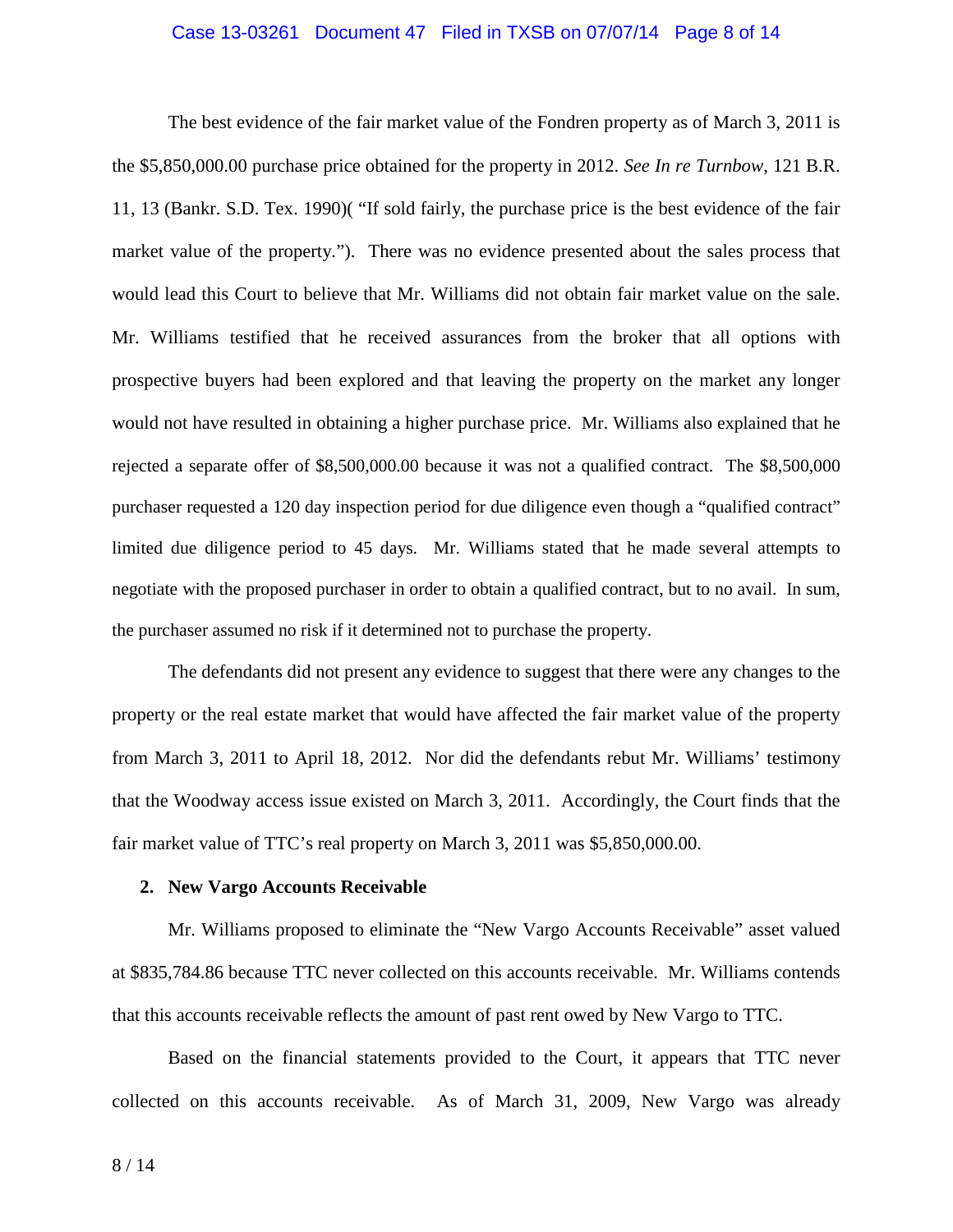## Case 13-03261 Document 47 Filed in TXSB on 07/07/14 Page 9 of 14

\$471,543.26 behind on its rent obligations to TTC. The balance sheets show that this amount increased to \$835,784.00 by March 30, 2011. (Exhibits 20 and 10). This asset was not listed on TTC's bankruptcy schedules when it filed its chapter 11 case on October 3, 2011. (Case No. 11- 38381, ECF No. 1). Accordingly, as of March 3, 2011, TTC did not have any real prospect of collecting on this accounts receivable. The Court finds that the uncollectible "New Vargo Accounts Receivable" asset should be revalued to \$0.00.

#### **3. New Vargo Note Receivable**

Mr. Williams also proposes to eliminate the "New Vargo Note Receivable" asset valued at \$220,000.00 because TTC never collected on this note. Based on the financial statements provided to the Court, TTC never collected on this note. The March 31, 2009 balance sheet shows that the note receivable amount was at \$220,000.00. The March 31, 2011 balance sheet shows that the "New Vargo Note Receivable" amount remained at \$220,000.00. This asset was not listed on TTC's bankruptcy schedules when it filed its chapter 11 case on October 3, 2011. (Case No. 11-38381, ECF No. 1). No evidence was presented to suggest that there was any prospect of collecting on this note on March 3, 2011. Accordingly, the Court finds that the New Vargo Note Receivable had no value on March 3, 2011.

#### **4. Sohani Note Receivable**

Mr. Williams testified that the Sohani Note Receivable should be eliminated from the March 31, 2011 balance sheet. In connection with the sale of the Harwin Retail Center, TTC and Mr. Sohani executed a promissory note payable to TTC for \$300,000.00. TTC settled the Sohani Note by accepting a lump sum payment of \$193,000.00 from HBC on April 15, 2009. (Exhibit 6). At the time of the settlement, the note had a principal balance of \$288,252.26. Even though TTC Plaza sold the note receivable on April 15, 2009, the March 31, 2011 balance sheet has it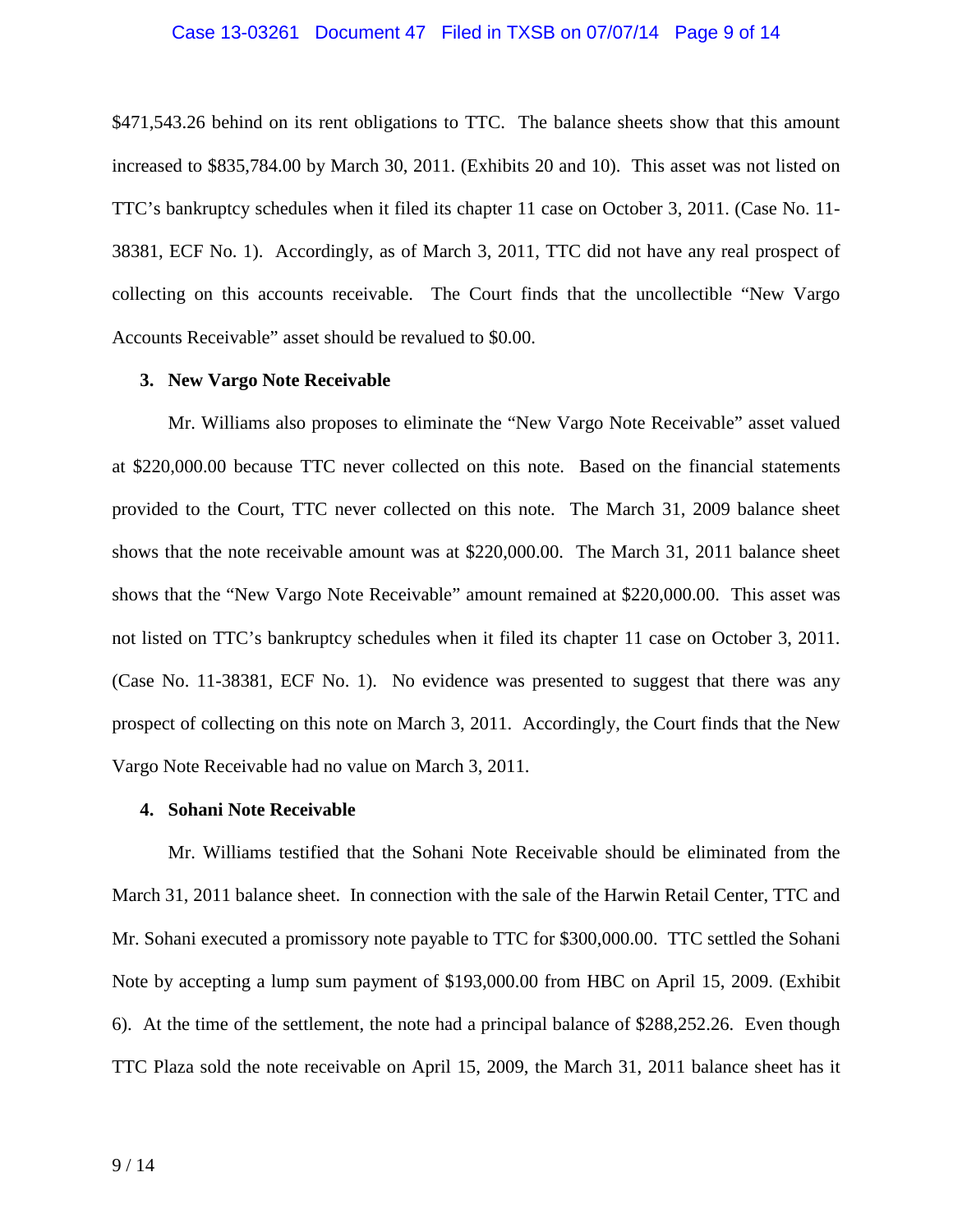## Case 13-03261 Document 47 Filed in TXSB on 07/07/14 Page 10 of 14

listed as an asset worth \$285,714.80. The Court agrees that the Sohani Note Receivable should be eliminated from the balance sheet.

## **5. Harwin Note Receivable**

In connection with the sale of the Harwin Retail Center, TTC and HBC executed a promissory note payable to TTC for \$790,000.00 on May 26, 2006. (Exhibit 1). According to Mr. Williams, on March 3, 2011, TTC agreed to sell the Harwin Note to Barney River and Zubee for \$250,000.00, and TTC retained the option to repurchase the note at any time prior to March 1, 2012 for \$420,000.00. The "Sale and Assignment of the Note & Liens" does not contain a purchase price but it does state that TTC retained the option to repurchase the Note at any time before March 1, 2012 for \$420,000.00. (Exhibit 2 at 2). Barney River and Zubee contend that the purchase price of the Harwin Note was \$360,000.00. No evidence was presented to support this contention. (ECF No. 44 at 3). Accordingly, the Court accepts Mr. Williams' testimony that the parties agreed on a purchase price of \$250,000.00.

At the time of the sale, the note had a balance of approximately  $$730,582.79$ <sup>5</sup> In the "Sale and Assignment of the Note," TTC represented that "the monthly payments through February 2011 [had] been timely paid." (Exhibit 2). This document also purports to transfer a lien against the Harwin Retail Center to secure repayment of the Note. (Exhibit 2 at 1). Based on these facts, it appears that TTC sold the Harwin Note at a substantial discount.

According to Barney River and Zubee, on May 22, 2012, Barney River and Zubee sold the Harwin Note to its maker for \$525,000.00. (ECF No. 44 at 3). Although Mr. Williams testified that he never verified whether Barney River and Zubee subsequently sold the Note for \$525,000.00, he did not present any evidence to rebut this contention. Accordingly, the best

<sup>&</sup>lt;sup>5</sup> The March 31, 2009 balance sheet indicates that HBC owed \$762,781.85 on the note and the March 31, 2011 balance sheet indicates that the balance of the loan was \$730,582.79.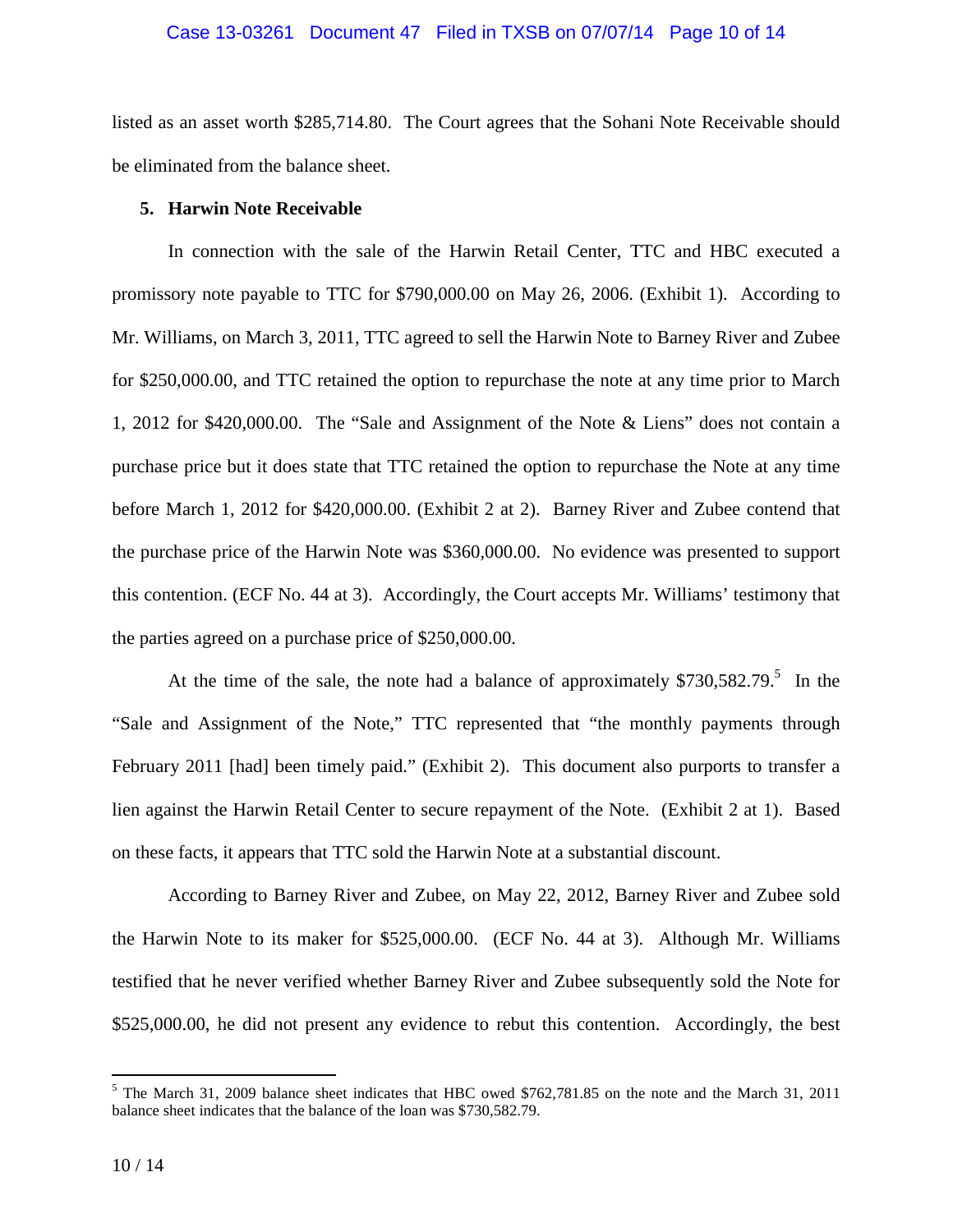## Case 13-03261 Document 47 Filed in TXSB on 07/07/14 Page 11 of 14

evidence shows that the Harwin Note was sold back to its maker for \$525,000.00 on May 22, 2012.

The best evidence of the fair market value of the Harwin Note as of March 3, 2011 is the \$525,000.00 purchase price that was paid for the note on May 22, 2012. The evidence suggests that the \$250,000.00 purchase price it was sold for on March 3, 2011 was substantially less than the fair market value of the property. *See In re Brentwood Lexford Partners, LLC*, 292 B.R. 255, 268 (Bankr. N.D. Tex. 2003)("The court must determine the value of a going concern's property based on the current market, involving a prudent sale within a reasonable time…"). TTC appears to have sold the Note to the defendants while the company was in severe financial distress. Because TTC's sale of the note was probably not a "prudent sale within a reasonable time," the \$250,000.00 purchase price it sold for does not reflect the fair market value of the note at the time of the challenged transfer.

 Accordingly, the Court finds that the value of the Harwin Note should be reduced from \$730,582.79 to  $$525,000.00^6$  as of March 3, 2011.

## **6. Property Taxes (Accounts Payable)**

Mr. Williams proposed that the amount TTC owed on accrued property taxes should be increased from \$95,736.72 to \$343,520.34.

Mr. Williams testified that the \$343,520.34 amount listed in Exhibit 10 is the sum of claim numbers 3 and 4 filed by Tax Ease Funding, L.P. in TTC Plaza's bankruptcy case. (Exhibit 30). He further testified that the amount owed for claims 3 and 4 were for property taxes incurred before March 3, 2011. This testimony was not rebutted by the defendants.

 $\overline{a}$ 

 $6$  Even if the Court accepted the face value of the Harwin Note (\$730,582.79) as the fair market value, TTC would still be insolvent at the time of the challenged transfer.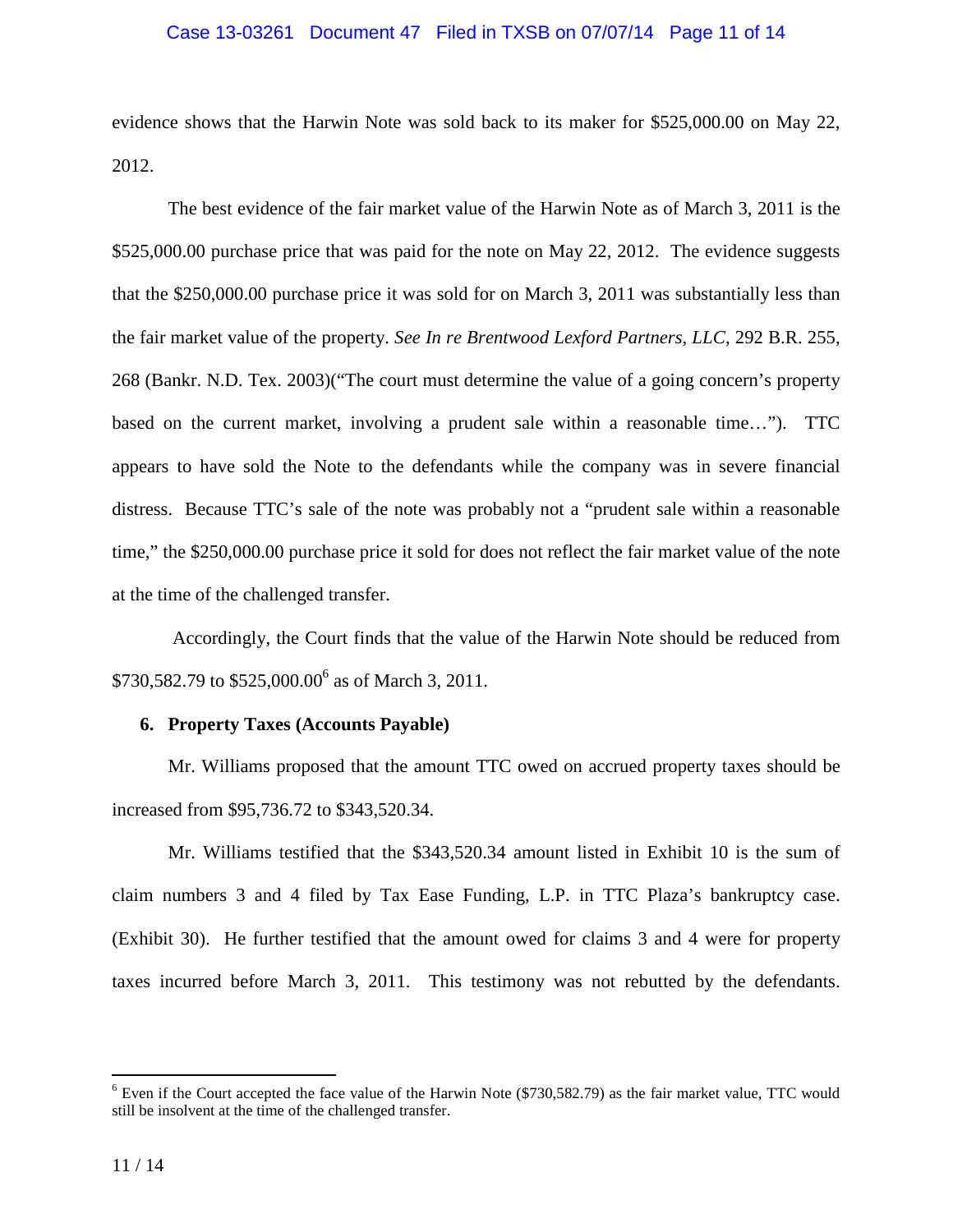# Case 13-03261 Document 47 Filed in TXSB on 07/07/14 Page 12 of 14

Accordingly, the Court finds that the accrued property taxes payable should be increased from \$95,736.72 to \$343,520.34.

## **Summary of Adjustments**

The table below summarizes the Court's March 30, 2011 balance sheet adjustments:

| <b>Assets</b>                   | <b>Balance Sheet Value</b> | <b>Court's Value</b> | <b>Adjustment</b>  |
|---------------------------------|----------------------------|----------------------|--------------------|
| <b>Fondren Property</b>         | \$6,780,000.00             | \$5,850,000.00       | $(\$930,000.00)$   |
| Harwin Bintliff N/R             | \$730,582.79               | \$525,000.00         | $(\$205,582.79)$   |
| New Vargo A/R                   | \$835,754.86               | \$0.00               | $(\$835,754.86)$   |
| New Vargo N/R                   | \$220,000.00               | \$0.00               | $(\$220,000.00)$   |
| Mr. Sohani N/R                  | \$285,714.80               | \$0.00               | $(\$285,714.80)$   |
| Undisputed assets               | (\$1,729,249.04)           | (\$1,729,249.04)     | \$0.00             |
| <b>Total Assets</b>             | \$7,122,803.41             | \$4,645,750.96       | $(\$2,477,052.45)$ |
| <b>Liabilities</b>              |                            |                      |                    |
| <b>Accrued Taxes Payable</b>    | \$95,736.72                | \$343,520.34         | \$247,783.62       |
| <b>Undisputed Liabilities</b>   | \$4,665,881.03             | \$4,665,881.03       |                    |
| <b>Total Liabilities</b>        | \$4,761,617.75             | \$5,009,401.37       | \$247,783.62       |
| <b>Assets minus Liabilities</b> | \$2,361,185.66             | $(\$363,650.41)$     | $(\$2,724,836.07)$ |

The table shows that TTC was balance sheet insolvent at the time of the challenged transfer. After making the proper adjustments, TTC's liabilities exceeded its assets by \$363,650.41 on March 3, 2011.

## **Sale of the Harwin Note**

TTC's sale of the Harwin Note to Barney River and Zubee rendered TTC even more insolvent. At trial, Mr. Williams testified that the Harwin Note Receivable should have been removed from TTC's March 31, 2011 balance sheet because the Note had already been sold to Barney River and Zubee on March 3, 2011. He claims that \$97,000.00 of the \$250,000.00

 $\overline{a}$ 

<sup>7</sup> This is the sum of the remaining (undisputed) assets listed on the March 31, 2011 balance sheet. *See* Exhibit 10.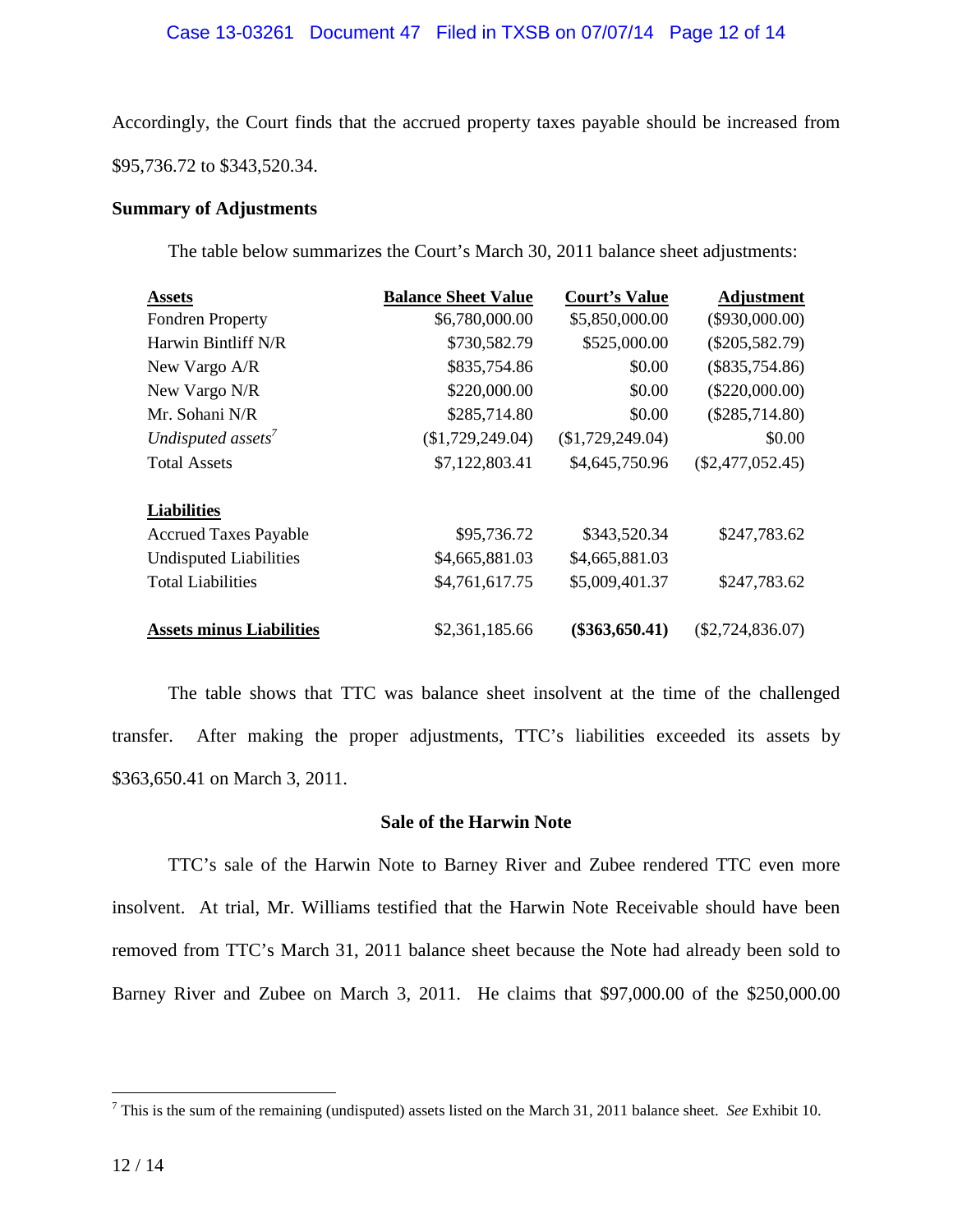## Case 13-03261 Document 47 Filed in TXSB on 07/07/14 Page 13 of 14

purchase price was actually paid to TTC, \$100,000.00 of it was transferred to Capital One, and that the remaining \$53,000.00 was diverted to Wu or a Wu-controlled entity.

The Court credits Mr. Williams' testimony and finds that three adjustments to the March 31, 2011 balance sheet should be made to account for the sale of the Harwin Note: (i) remove the Harwin Note Receivable; (ii) increase the checking/savings account by \$97,000.00 for consideration actually received; and (iii) record an accounts receivable owed by Wu for \$53,000.00.

The December 31, 2010 balance sheet shows that TTC owed \$4,762,849.42 on the note payable to Capital One. The March 31, 2011 balance sheet shows that TTC owed \$4,662,849.42 on the Capital One Note Payable. (Exhibit 10 and 14). Accordingly, it appears that the March 31, 2011 balance sheet already accounts for \$100,000.00 of the consideration received from sale of the Harwin Note by reducing TTC's long term debt by \$100,000.00.

The table below summarizes the Court's balance sheet adjustments after accounting for the sale of the Harwin Note:

| <b>Assets</b>                   | <b>Balance Sheet Value</b> | <b>Court's Value</b> | Adjustment         |
|---------------------------------|----------------------------|----------------------|--------------------|
| <b>Fondren Property</b>         | \$6,780,000.00             | \$5,850,000.00       | $(\$930,000.00)$   |
| <b>Harwin Bintliff N/R</b>      | \$730,582.79               | \$0.00               | $(\$730,582.79)$   |
| <b>Checking/Savings</b>         | $(\$255.37)$               | \$96,744.63          | \$97,000.00        |
| Wu A/R                          | \$0.00                     | \$53,000.00          | \$53,000.00        |
| New Vargo A/R                   | \$835,784.86               | \$0.00               | $(\$835,784.86)$   |
| New Vargo N/R                   | \$220,000.00               | \$0.00               | $(\$220,000.00)$   |
| Mr. Sohani N/R                  | \$285,714.80               | \$0.00               | $(\$285,714.80)$   |
| <b>Undisputed Assets</b>        | (\$1,729,023.67)           | (\$1,729,023.67)     | \$0.00             |
| <b>Total Assets</b>             | \$7,122,803.41             | \$4,270,720.96       | $(\$2,852,082.45)$ |
| <b>Liabilities</b>              |                            |                      |                    |
| <b>Accrued Taxes Payable</b>    | \$95,736.72                | \$343,520.34         | \$247,783.62       |
| <b>Undisputed Liabilities</b>   | \$4,665,881.03             | \$4,665,881.03       | \$0.00             |
| <b>Total Liabilities</b>        | \$4,761,617.75             | \$5,009,401.37       | \$247,783.62       |
| <b>Assets minus Liabilities</b> | \$2,361,185.66             | $(\$738,680.41)$     | $(\$3,099,866.07)$ |